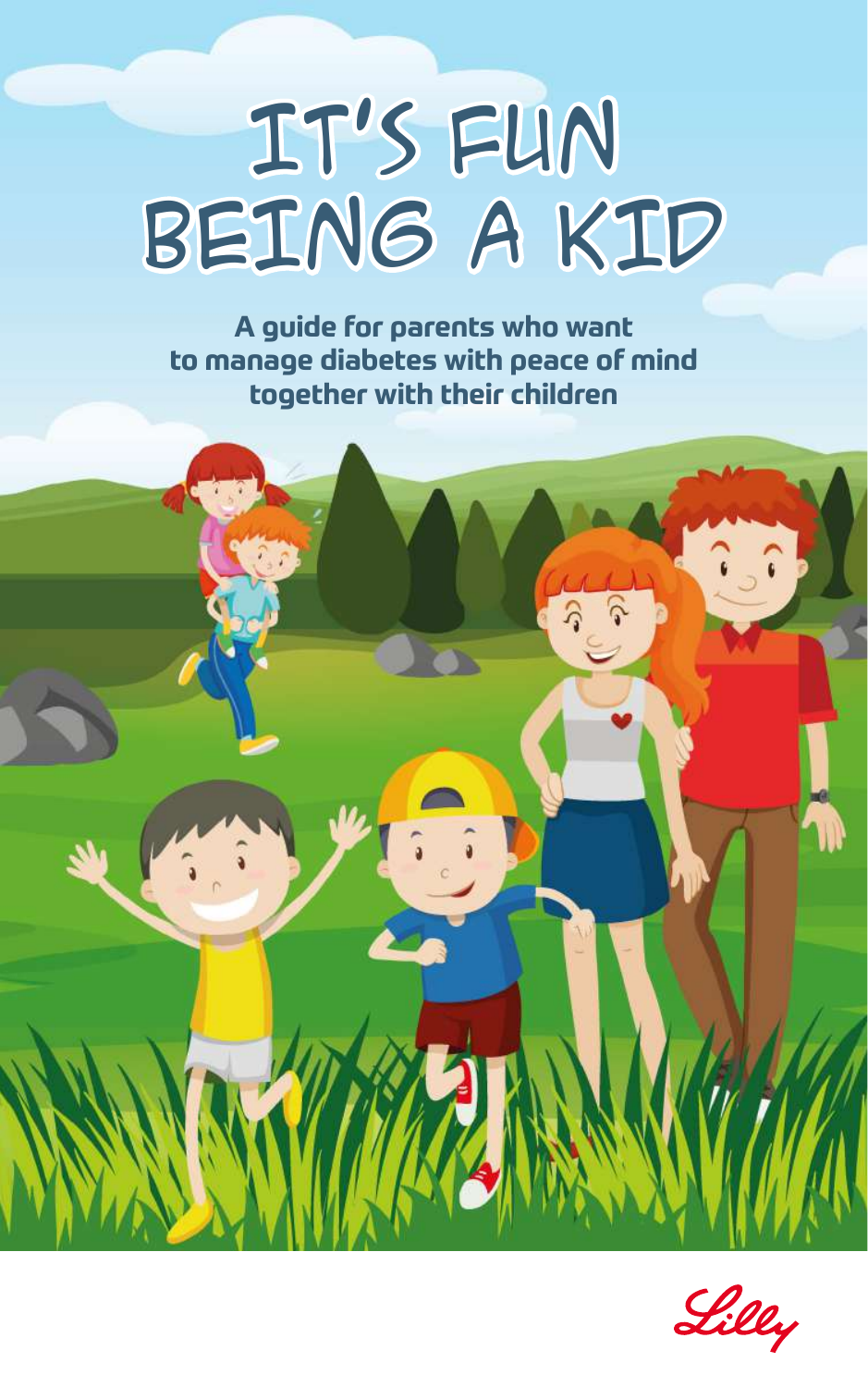

### 6 Back to school

10 Exercise and playtime

> 14 Parties

18 Sleepovers

20 Eating out

Second Edition - May 2018 PP-LD-IT-0736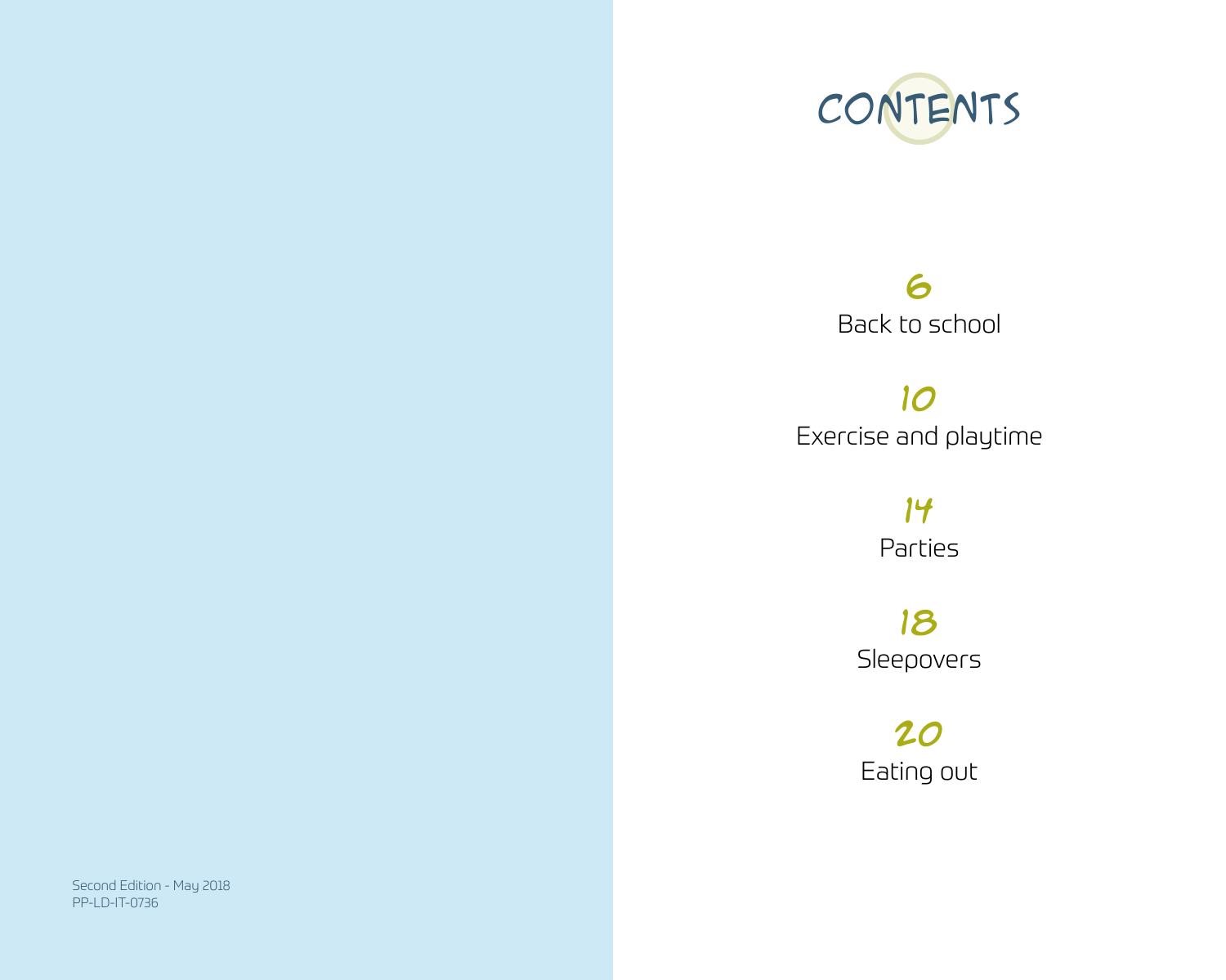

#### **A GUIDE FOR PARENTS WHO WANT TO BRING THEIR CHILDREN WITH DIABETES BACK TO A NORMAL LIFE**

Kids are kids; some of them turn out to have diabetes. When your child is diagnosed with diabetes, you may feel that nothing will be the same again. At first, things that most families and children take for granted - going to school, birthday parties, and sleepovers at friends' houses – may terrorise the families of children recently diagnosed with diabetes. It was easier to leave

the kids to do sport or dancing and go and pick them up an hour later. Eating out with the family used to mean less to worry about than dinner at home.

Children and teenagers with diabetes can have a rewarding, happy life once their families have realised that all it takes is a bit of extra organisation and preparation. This guide takes a number of common situations – such as taking your child back to school or sending him/her to a birthday party – and

> will provide you with hints to help you and your child get back to life as normal feeling well prepared and confident.

On the back cover of this guide, you will find some helpful hints on how to prepare a bag or rucksack for your child containing everything needed to manage his/ her diabetes.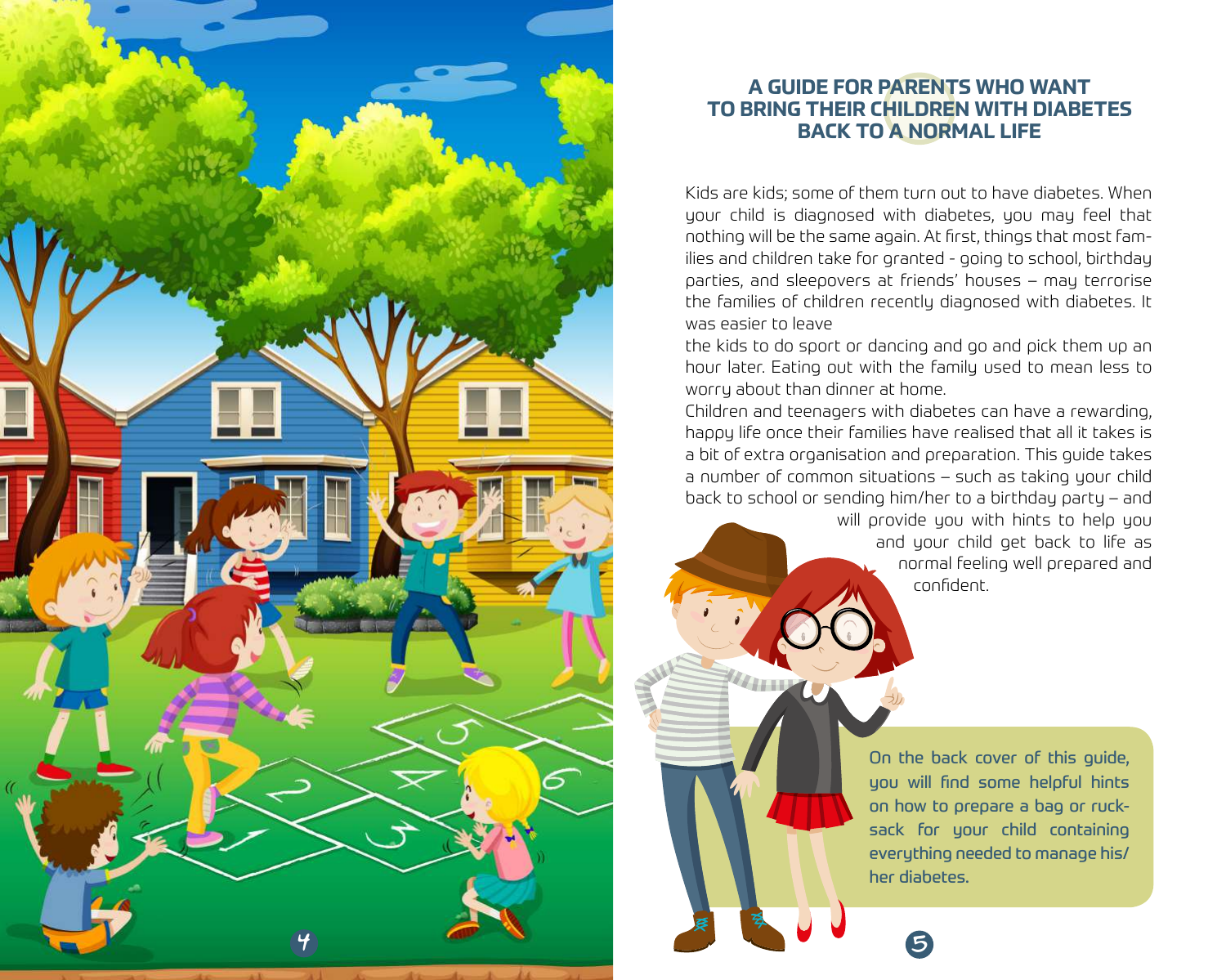## Back to school

Sending a child back to school after he/she has been diagnosed with diabetes can be both an exciting and a worrying experience. Most children cannot wait to be back with their friends and it is important you remind your child that he/she will be able to do everything he/she used to.

At the same time, he/she must be ready to answer classmates' questions about diabetes and must be able to monitor his/her glycaemia and administer insulin on his/her own. Learning how to manage diabetes outside the home is an important step for your child. With the help of conscientious friends and adults, school is the ideal place to start.

The most important thing is to establish a diabetes management programme for your child to follow at school and to make

sure that this programme reduces the risk of your child feeling different or marginalised.

School staff – teachers, administration staff and all those who work at the school who may be responsible for your child – can be great allies in helping you and your child to create a normal scholastic routine.

6 7 April 1998 - 1999 - 1999 - 1999 - 1999 - 1999 - 1999 - 1999 - 1999 - 1999 - 1999 - 1999 - 1999 - 1999 - 1<br>1999 - 1999 - 1999 - 1999 - 1999 - 1999 - 1999 - 1999 - 1999 - 1999 - 1999 - 1999 - 1999 - 1999 - 1999 - 1999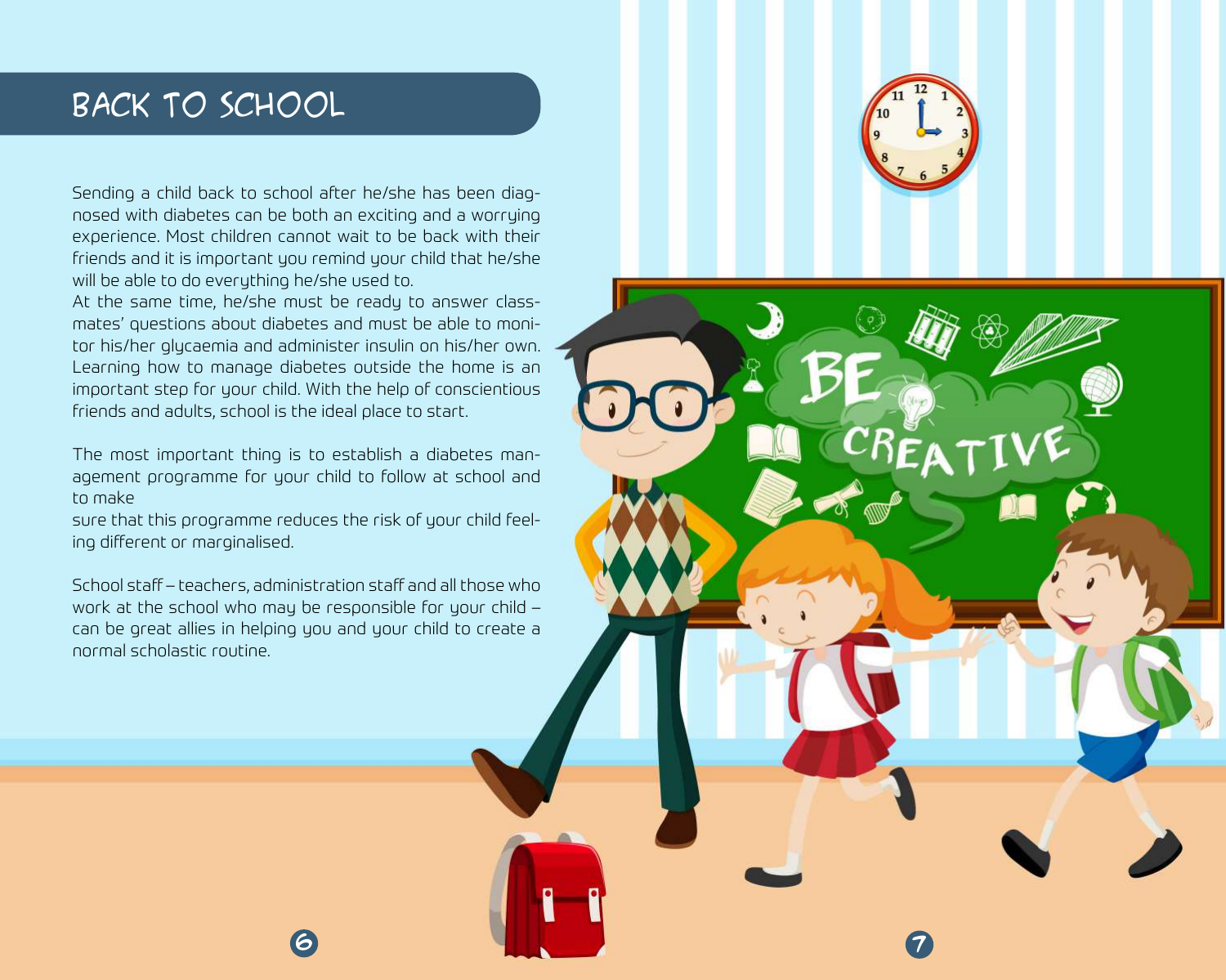#### WHAT TO TALK ABOUT

#### With the medical team

You may already have an excellent medical team of doctors, nurses, educators and the like. It is important you talk to them about all the aspects to be considered when sending your child back to school.

#### With your child

Does your child want the other children to know he/she has diabetes? Try and find out whether your child is comfortable when talking to others about diabetes and teach him/her how to answer classmates' questions or concerns.

If the other pupils are better informed, part of the strangeness and mystery that surrounds the situation will disappear. It might be useful to encourage your child to practise talking about diabetes in class, to help others understand his/her condition and, most importantly, to show that he/she hasn't changed despite having diabetes!

Make sure your child knows who to turn to for help – teachers or other members of school staff.

#### With the school

It is essential that, before your child goes back to school, you talk to the people who will be responsible for him/her during school time and any extracurricular activities. Teachers, coaches, school bus drivers, canteen and administrative staff, particularly the head teacher, should be informed of his/her treatment.

#### What to talk about

• To what extent your child is able to monitor his/her glycaemia and administer the insulin he/she needs, or to what extent he/ she needs help and who to turn to: this depends greatly on the age of your child and how independent he/she is.

- Arrange for your child to have all the food and snacks needed to keep glycaemia in the correct range – you will be responsible for providing these foods, but ask whether they can be kept at school or whether the child has to take them in on a daily basis and where they can be kept.
- Identify a place in which your child can test his/her glycaemia and administer insulin, a place providing all the privacy needed.
- Recognise the symptoms of hypoglycaemia and know how to treat it, including how and when to perform emergency treatment in the event of severe hypoglycaemia. Evaluate the need to provide teachers and school staff with a document describing the symptoms of hypoglycaemia and hyperglycaemia.
- Establish a programme for school outings and events that take place off the premises, such as sports fixtures.
- How diabetes can affect schoolwork.
- Create a climate in the class in which the child's condition is understood and in which he/she feels free to do everything necessary to manage his/her diabetes - to say when he/she needs something and go to the toilet more often.
- Access to the toilet and water: Because of his/her diabetes, your child may get thirsty and need to use the toilet more often than other kids.

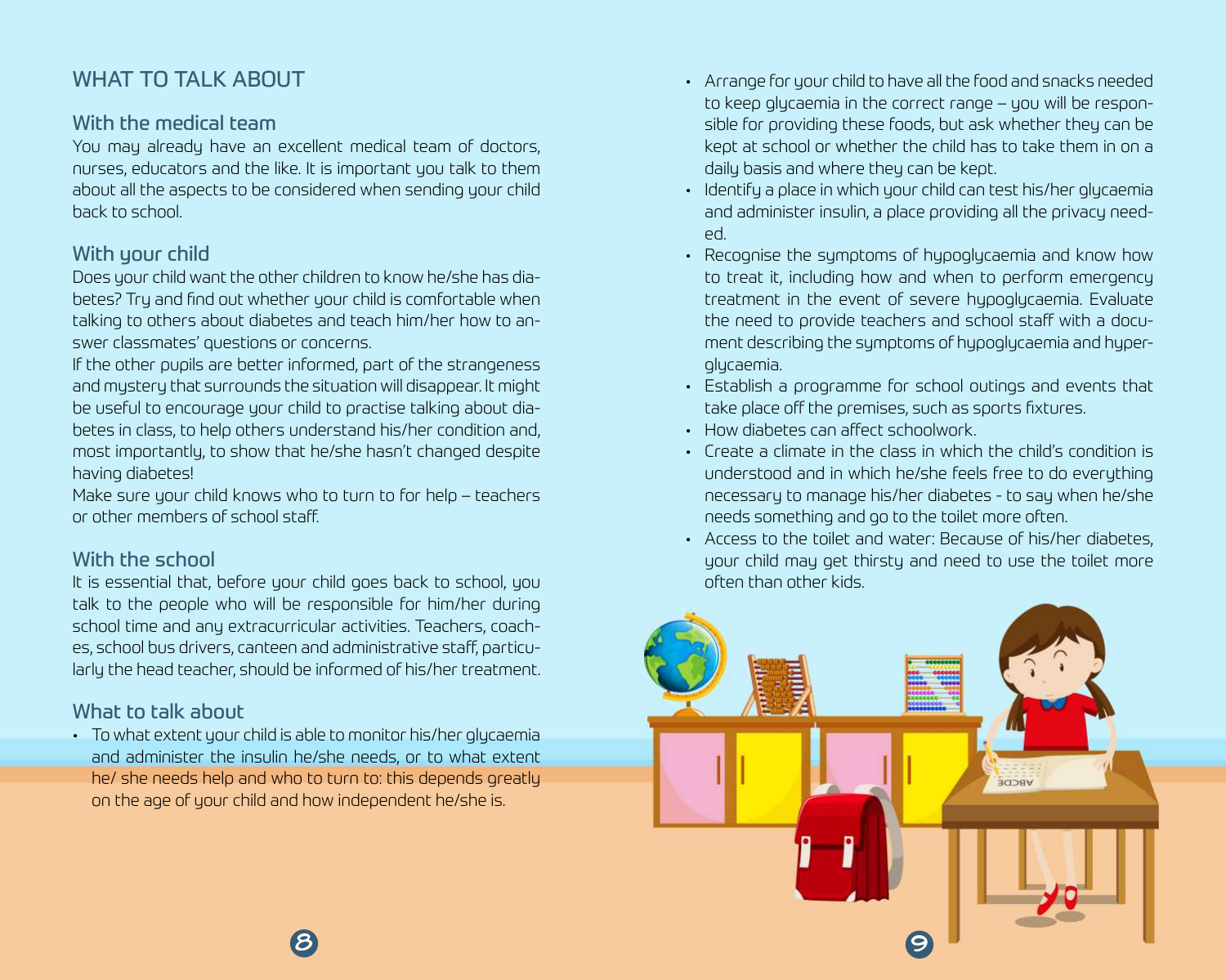## ExErcisE and playtimE

Regular exercise is part of any healthy lifestyle and is essential to the physical development of all children.

Exercise can mean team or individual sports, but also dancing, going for a walk and even playing in the playground.

Exercise has important benefits for your child's physical and emotive welfare and offers opportunities to have fun and interact with others socially.

Your child can continue any physical activity he/she practised before being diagnosed with diabetes.

All you have to do is make sure he/she has everything that might be necessary during the activity and that both your child and any adults present knows what has to be done to monitor his/her diabetes.

#### WHAT YOU NEED TO KNOW

• Exercise and play can affect your child's glycaemia. Exercise may lower glycaemia levels as a higher amount of glucose leaves the bloodstream to enter the body's cells.

On occasions, excessively strenuous exercise can cause an additional increase in already high glycaemia levels, due to the release of "stress hormones".

It is therefore important to control glycaemia levels before starting exercise and sometimes also during and after strenuous physical activity.

• Your child may need to eat more than normal when exercising. The best foods are those containing carbohydrates: favour complex carbohydrates in meals before sports meets and make sure your child has access to water and eats small amounts of simple carbohydrates every 30 – 60 minutes when exercising.

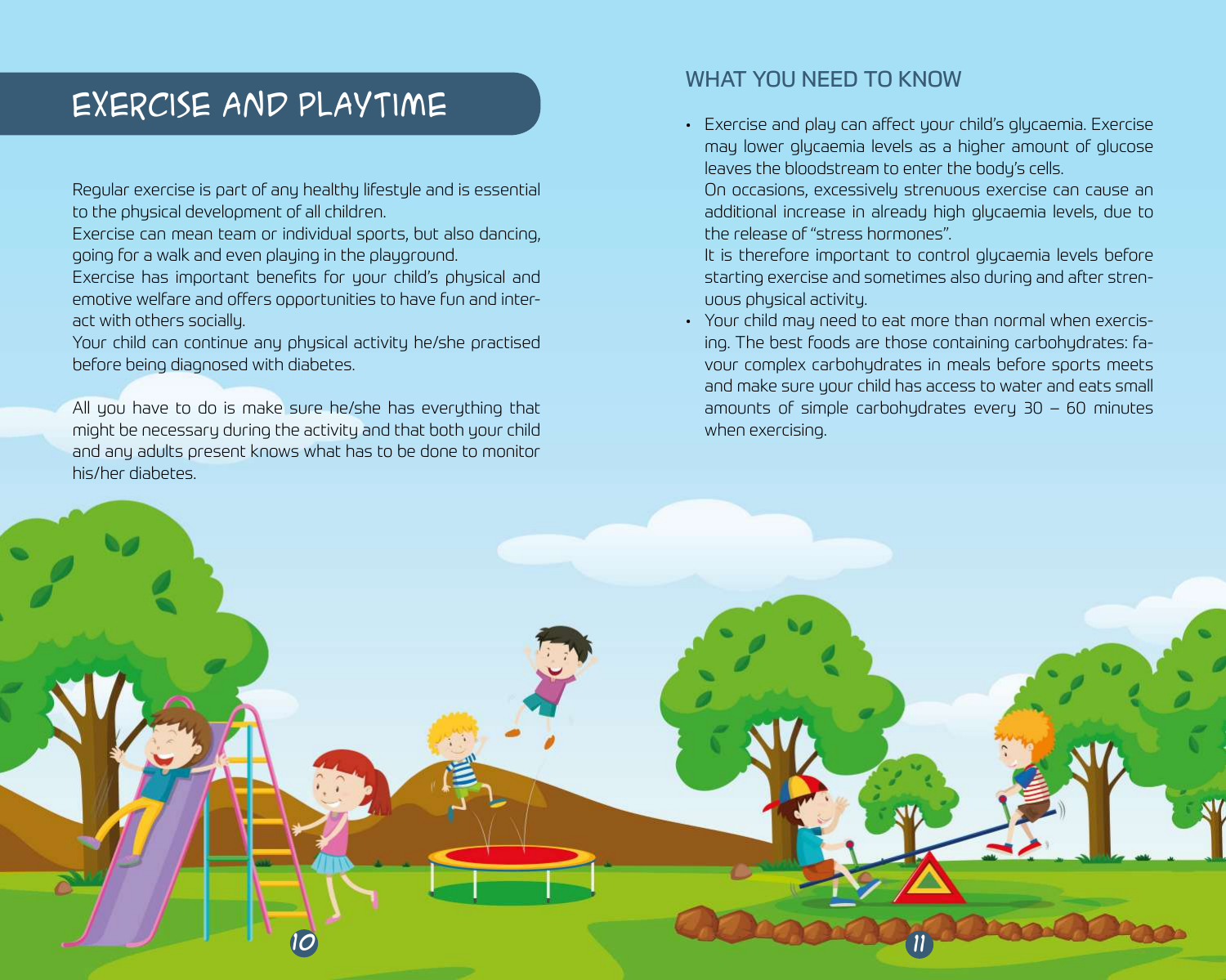#### WHAT TO TALK ABOUT

#### With the medical team

Your child's dose of insulin may need to be decreased when exercising. Always check with your medical team before your child starts or goes back to any physical activity. The members of the team will provide the instructions you and your child need to manage his/her diabetes before, during and after exercise.

#### With your child

Going out and exercising is another way for your child to feel healthy. It is a moment in which the family's support is important. If you are concerned or anxious about your child exercising, he/ she will catch on to these feelings and may feel nervous or less confident. Encourage him/her to take part. Let your child know that you firmly believe that he/she has great potential in any sport or activity he/she takes part in and he/she will be confident too.

It is essential to make sure that your child is able to recognise the signs of hypoglycaemia and hyperglycaemia, so that he/ she knows when to take a break and which adjustments are required. Encourage your child to say when he/she needs to stop for a snack or to check his/her glycaemia levels. Tell your child never to be embarrassed about doing whatever is necessary to keep glycaemia within the preferred range.

With the coach/ camp leader/ supervising adult Every adult that is responsible in any way for your child should have a basic knowledge of diabetes and how to help manage it; in other words, he/she should be aware of the importance of glycaemia monitoring and insulin, what to do if your child's glycaemia level is too high and the importance of keeping well hydrated. Exercise can raise or lower glycaemia levels. When they are playing, children can completely lose track of time, so make sure that either you or another adult nearby reminds your child to check his/her glycaemia when appropriate.

Emergency treatment must be available in the event of severe hypoglycaemia and a correctly trained adult should always be available to administer the treatment if necessary. For any questions on the use of emergency treatments, contact

your doctor or a nurse.

 $12$  13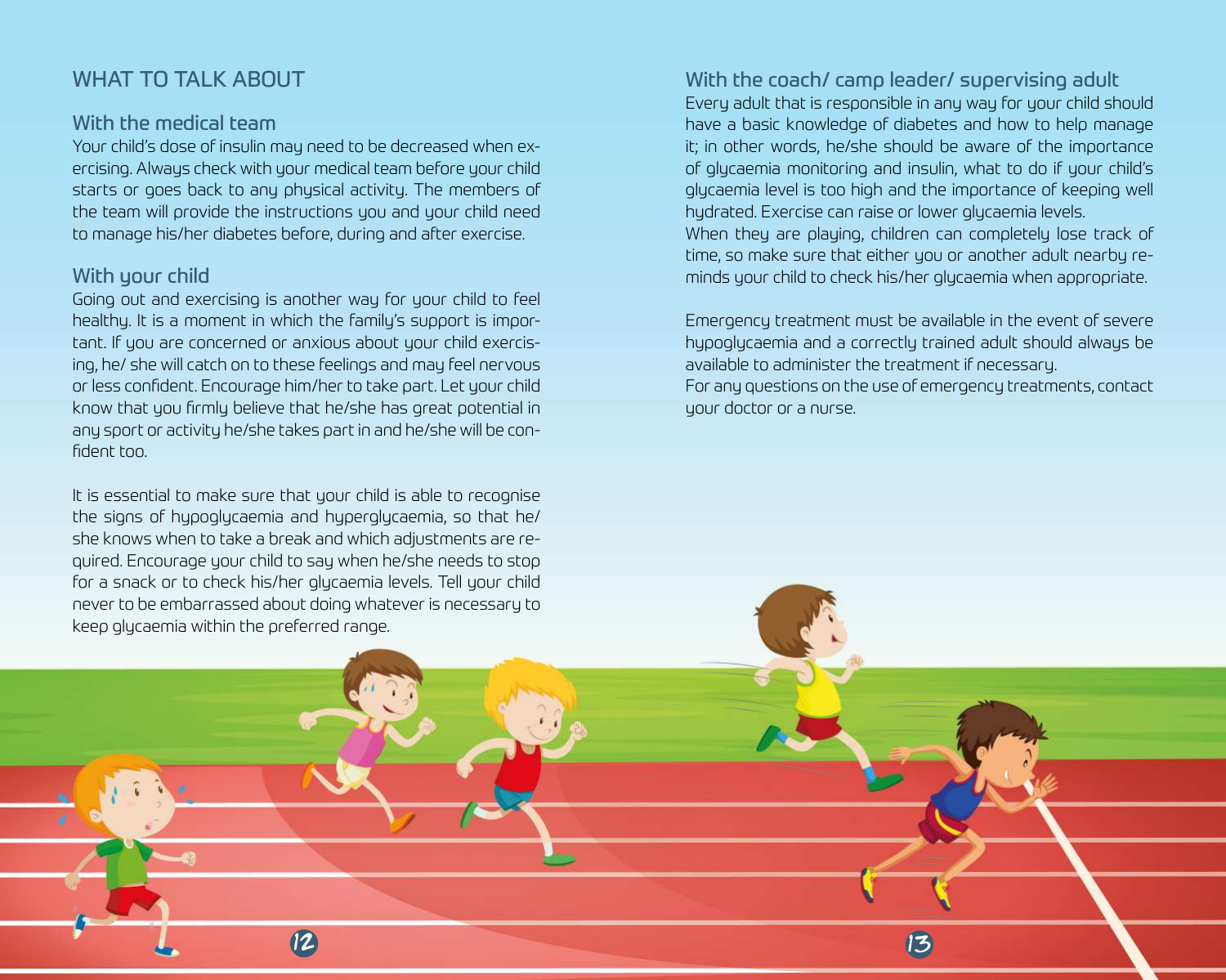## partiEs

Festivities, holidays, birthday parties at a friend's house: children with diabetes want to be able to take part without feeling embarrassed about their diabetes.

There is no reason why they should be left out because of their condition. It is completely normal to be worried about taking your child to a party after he/she has been diagnosed with diabetes. You will have to keep an eye on the sweets being served and the activities your child is involved in, but remember that special occasions can and must be special for your child too.

#### WHAT YOU NEED TO KNOW

- Talk to your medical team before the first party your child goes to after being diagnosed with diabetes; however there is no reason why your child cannot have the occasional piece of birthday cake or enjoy a treat just like the other children. Find out what he/she will be eating and ask your doctor how to adjust his/her insulin.
- Most parties will involve both an increase in sugar and in exercise for your child. If your child is active during a party and plays, dances and runs around, his/her insulin requirements may be different to usual. His/her glycaemia will need to be checked more often, when outside his/her normal dietary and/ or exercise routine.

14 15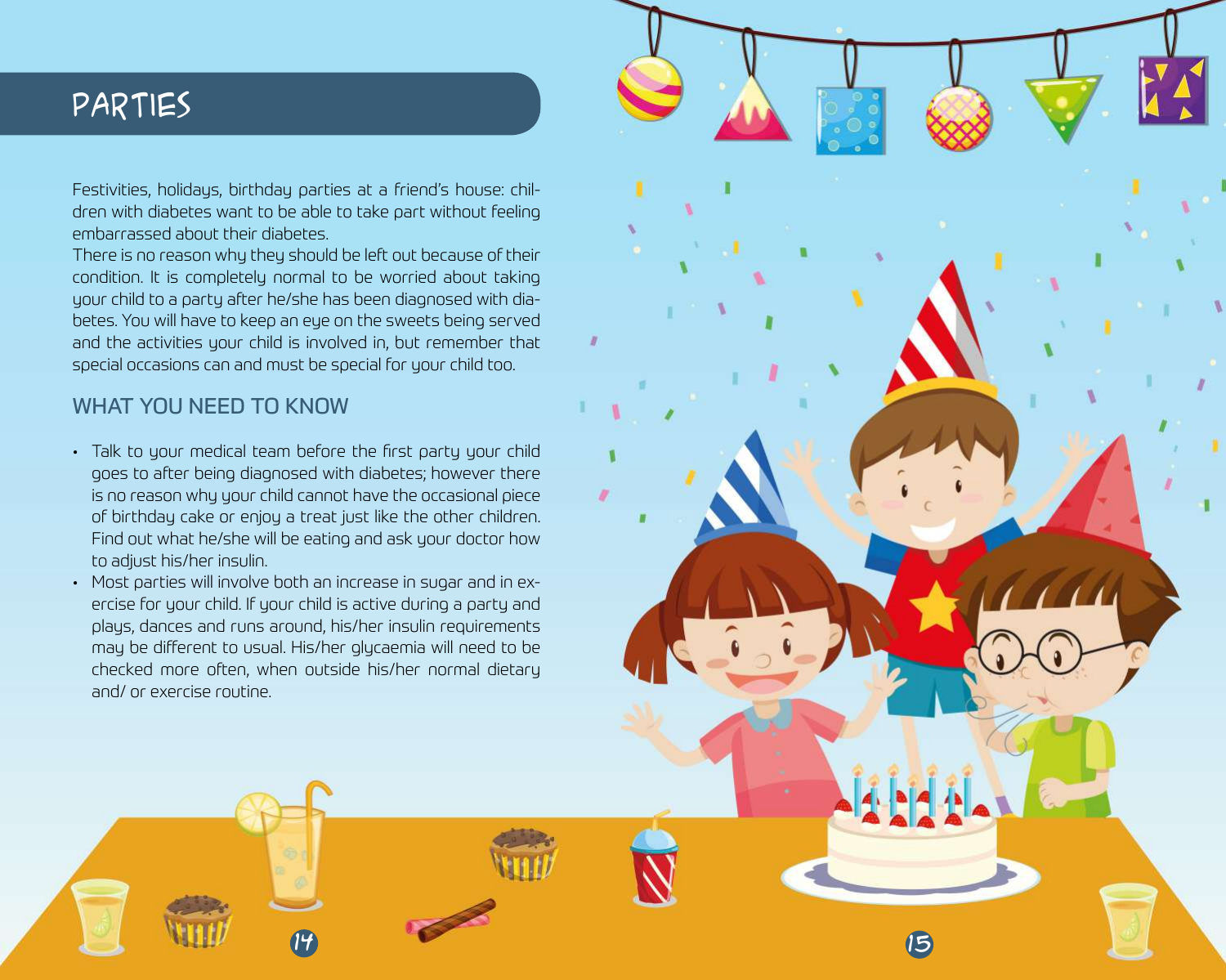#### WHAT TO TALK ABOUT

#### With the medical team

Talk with your medical team about covering increased carbohydrate and insulin requirements for special occasions.

#### With your child

Teach your child to recognise the ingredients in different foods, help him/her to grow in terms of awareness and you will see that his/her choices will be responsible ones. Instead of banning or excluding foods, teach your child to think things through. If your child is given sweets or confectionary, establish a reasonable programme defining how they can be eaten.

Parties are another occasion on which children can lose track of time. Make sure that you or another adult remind your child when it's time to check his/her glycaemia levels.

If your child comes home with a bag of sweets (which is better than being offered a handful of sweets at the party), agree on a "sweet programme". One option is to allow your child just one sweet a day instead of other types of carbohydrate. Another option is to barter: get your child to swap a sweet for something else he/she likes, such as a toy, a film or a book.

#### With the adult in charge of the party

Tell the person organising the party that your child is diabetic, to avoid surprises if your child has to check his/her glycaemia or administer insulin.

This might be a teacher, in the event of a school party or a parent in the case of a birthday party. It is a good idea to make contact before the party to find out what kind of food will be available and what activities are planned.

If you are concerned that your child will not be able to eat healthy alternative foods, send him/her to the party with his/ her own snack and/or drinks.

Depending on your child's age and ability to take care of him/ herself and the willingness of the adult organising the party, you could offer to help out, so that you can keep an eye on your child. But try to give your child room to have fun with his/her friends. Otherwise make sure that that there is always an adult present who knows what your child needs to keep his/her glycaemia within the correct range.

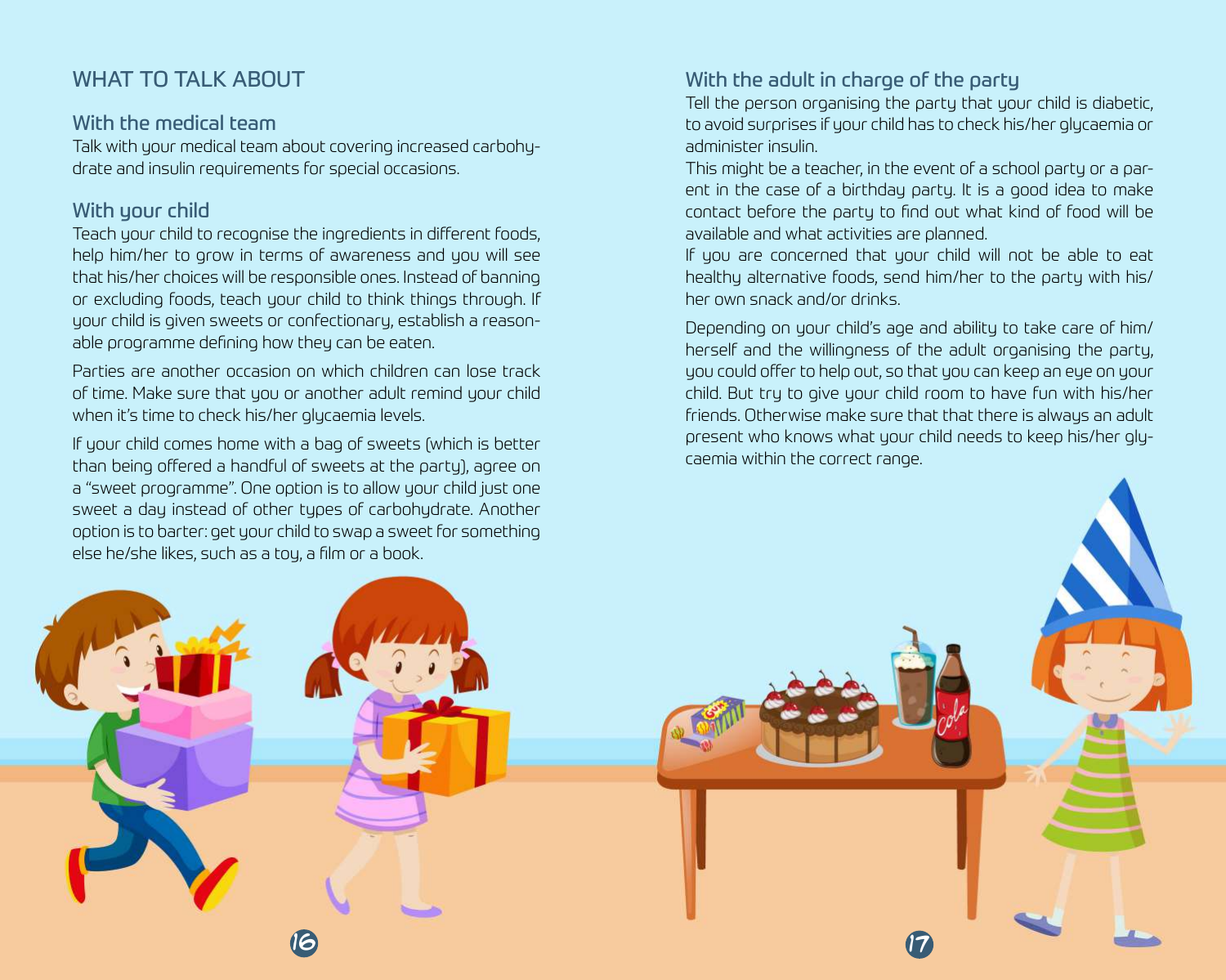## slEEpovErs

Everyone likes staying over at a friend's house, but it might be the first time your child stays at a friend's house after he/she has been diagnosed with diabetes. This is a big step for you as a parent, but it is also an exciting and fun experience for your child. Think about what happens when you sleep over at a friend's house: lots of games, laughter, films, fun, staying up late …

You and your child should prepare yourselves by thinking about the impact staying up late can have on glycaemia levels. A night away from home is, of course, a much more complex issue than a day at school; however you will use lots of the same strategies to make it more feasible. And your child will be able to truly enjoy it.

Encourage your child to take part in teaching camps organised by your diabetes team; this will allow him/her to gain experience autonomously in a protected environment, so that he/she will be more confident when it comes to a sleepover or staying at someone else's house.



#### WHAT YOU NEED TO KNOW

It is very likely that your child will stay up later than normal and it is therefore a good idea to provide a late-night snack in case his/her glucaemia drops.

#### WHAT TO TALK ABOUT

#### With the medical team

Talk with your medical team about how to adjust insulin and food for the night on which your child will be up late.

#### With your child

Make sure your child is clear about how much insulin to take and when, depending on his/her glycaemia levels. Write these instructions down on a piece of paper, adding emergency telephone numbers.

Talk to your child and explain how to monitor his/her glucose and how to take insulin, even if you are not present. Tell your child that if he/she likes, you will ask the host parents to provide a place, for example a bathroom, in which he/she can have a bit of privacy.

This is a good time to make sure that your child remembers to follow the glycaemia monitoring programme. With all the fun and excitement of sleeping over at a friend's help, your child is likely to lose track of time.

#### With the host family

Make sure the parents hosting your child for the night know that your child is diabetic and what he/she needs to do to manage his/her diabetes, when he/she has to eat, take insulin, etc. Write a list of instructions for the hosting parents, including all the steps to be taken in the event of an emergency and a list of all the telephone numbers they may need.

Also remember to do everything you would for any other kind of party, in other words, find out what kind of food will be provided and what activities are planned.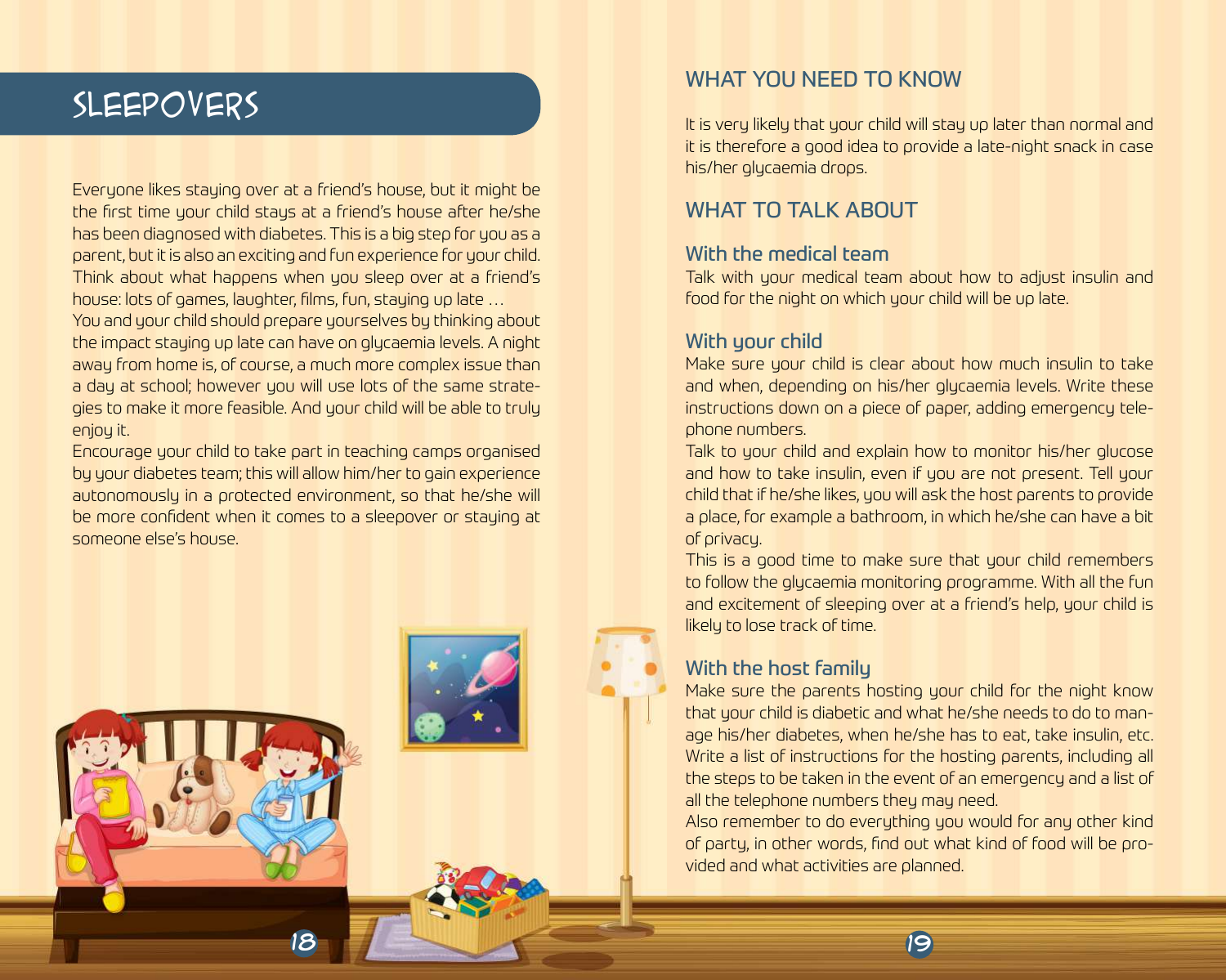## Eating out

Eating out with the family is a special occasion for everyone, but it is particularly exciting for children. This experience doesn't have to change completely just because one of the people at the table has diabetes. Talk to your medical team about eating out, for most children with diabetes, there are no significant dietary restrictions: they just have to be careful about what they eat and make healthy choices.

This means that you do not have to worry too much about the type of restaurant to choose. There are, however, things that you can bear in mind before and during your meal out, to help your child to enjoy dinner and at the same time efficiently manage his/her diabetes.

#### WHAT YOU NEED TO KNOW

- Fats can slow down the rate at which the body absorbs sugars and therefore fat-rich meals can cause high glycaemia levels even for several hours after a meal.
- Sometimes, when eating in restaurants, you might eat later than usual. There is no problem with eating late if you have adjusted your child's insulin schedule accordingly.

#### WHAT TO TALK ABOUT

#### With the medical team

Ask your medical team how to adjust insulin when eating out or eating later than usual.

#### With your child

Teach your child to ask questions. If asked politely, restaurant owners and staff will be more than happy to provide information about the food on the menu or to cater for special dietary needs. Encourage your child to choose foods with low fat and carbohy- drate contents.

#### With the waiter

Always ask questions. If you are unsure, find out how a certain food is prepared. Never be embarrassed to ask for something to be prepared in a different way (for example roasted rather than fried) or to replace one dish with another, for example, vegetables instead of chips.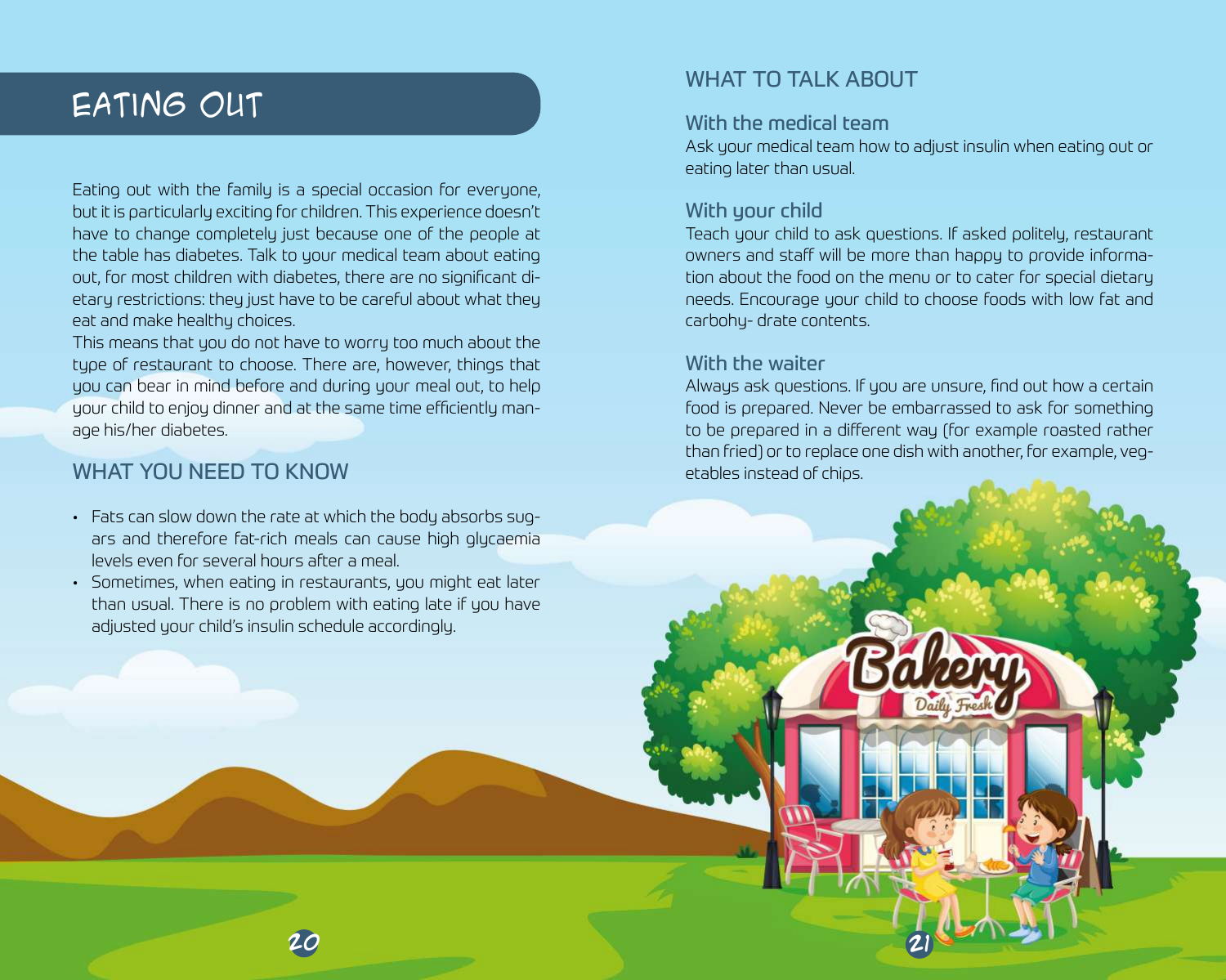#### WHAT TO PUT IN YOUR CHILD'S BAG OR RUCKSACK

Wherever your child goes, there are a number of essential things that he/she should always carry. Here is a list to help you makes sure your child has everything he/she needs while out of the house:

- Medical card for emergencies
- Glycaemia control devices (for example, fingerstick, reactive strips, glucose meter, diary)
- Other devices needed to administer insulin (for example syringes or pens for insulin, needles, disinfectant wipes)
- Foods to be used to treat medium low glycaemia such as sugar cubes, glucose tablets, sugar sweets, fruit juice and snacks such as rusks and crackers
- Emergency treatment for severe hypoglycaemia
- Telephone numbers to be contacted in the case of an emergency, for example your mobile or office number
- Alternative snacks/food if replacements have to be made.

The easiest solution is to have a bag or rucksack that is always ready to go, so that you don't have to pack one every time your child goes out.